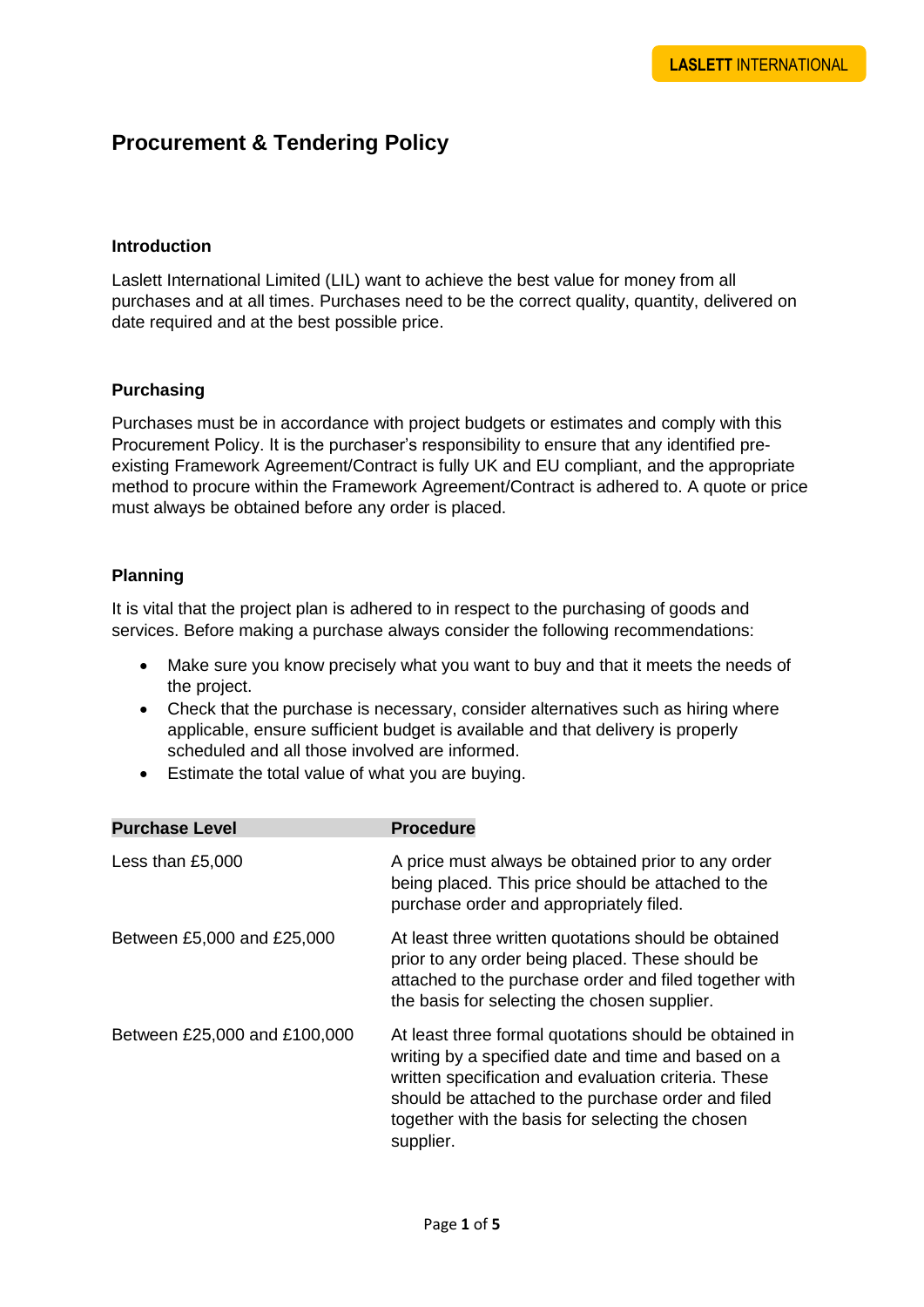Above £100,000 Subject to a formal tending process.

Note: All purchases must be fully documented and the documentation appropriately filed for audit purposes.

#### **Tendering for purchases of £100,000 and above:**

#### **Forms of Tender**

There are three forms of tender procedure: open, restricted and negotiated and the circumstances in which each procedure should be used are described below:

#### **Open Tender:**

This is where all potential suppliers are invited to tender. The budget holder must discuss and agree with the Finance Director how best to advertise for supplier's e.g. general press, trade journals or to identify all potential suppliers and contact directly if practical. This is the preferred method of tendering, as it is most conducive to competition.

#### **Restricted Tender:**

This is where suppliers are specifically invited to tender. Restricted tenders are appropriate where:

- there is a need to maintain a balance between the contract value and administrative costs.
- many suppliers would come forward or because the nature of the goods is such that only specific suppliers can be expected to supply the project's unique requirements.
- the costs (and in some cases timing) of publicity and advertising and sourcing are likely to outweigh the potential benefits of open tendering.

#### **Negotiated Tender:**

The terms of the contract may be negotiated with one or more chosen suppliers. This is appropriate in specific circumstances where:

- the above methods have resulted in either no or unacceptable tenders
- only one or very few suppliers are available
- extreme urgency exists
- continuation with the existing supplier is justified

#### **Preparation for Tender**

Full consideration should be given to the:

- 1. Objective of the project
- 2. Overall requirements
- 3. Technical skills and/or technical specification required
- 4. After sales service requirements (maybe for specific maintenance management or shutdown/outage planning and management)
- 5. Form of contract. It may be useful after all requirements have been established to rank requirements (e.g. mandatory, desirable and additional) and award marks to suppliers on fulfilment of these requirements to help reach an overall decision.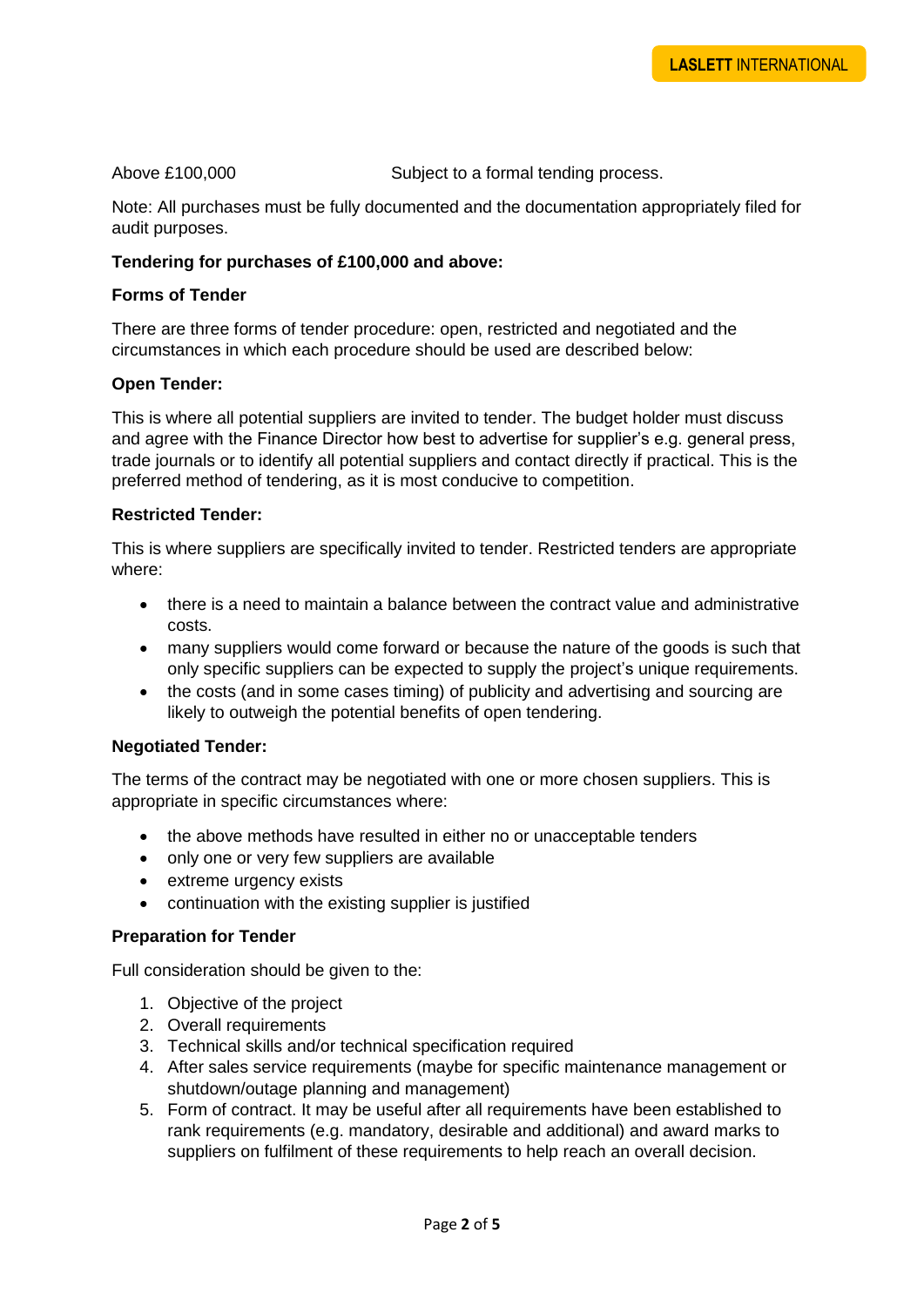# **Invitation to Tender (ITT)**

If a restricted tender is to be used, then an invitation to tender must be issued. If an open tender is used an invitation to tender may be issued in response to an initial enquiry. An invitation to tender should include the following:

- introduction/background to the project
- scope and objectives of the project
- technical requirements
- implementation of the project
- terms and conditions of tender
- form of response

#### **Aspects to consider when evaluating the tender**

#### **Financial:**

- 1. Like should be compared with like and if a lower price means a reduced service or lower quality this must be borne in mind when reaching a decision.
- 2. Care should be taken to ensure that the tender price is the total price and that there are no hidden or extra costs.
- 3. Is there scope for negotiation? If so, the purchaser should always aim to achieve best value for money.
- 4. Financial status of supplier. Suppliers in financial difficulty may have problems completing contracts and in the provision of after sales service. It may be appropriate to have an accountant or similarly qualified person examine audited accounts etc.

#### **Technical /Suitability:**

- 1. Qualifications of the contractor (or supplier)
- 2. Relevant experience of the contractor (or supplier)
- 3. Descriptions of technical and service facilities
- 4. Certificates of quality/conformity with standards
- 5. Quality control procedures
- 6. Details of previous sales and references from past customers

#### **Other considerations:**

- Pre-sales demonstrations
- After sales service
- Insurance concerning delivery logistics
- Product or service warranties
- Bidders could be asked to suggest how they would address a problem as opposed to being restricted to one solution.
- All invitations to tender (ITT) must include the background of the project, the project scope and objectives, technical requirements, project implementation, terms and conditions, the form of response, the tender assessment criteria and a reference number(s). They should also state the date and time by which the tender should be received.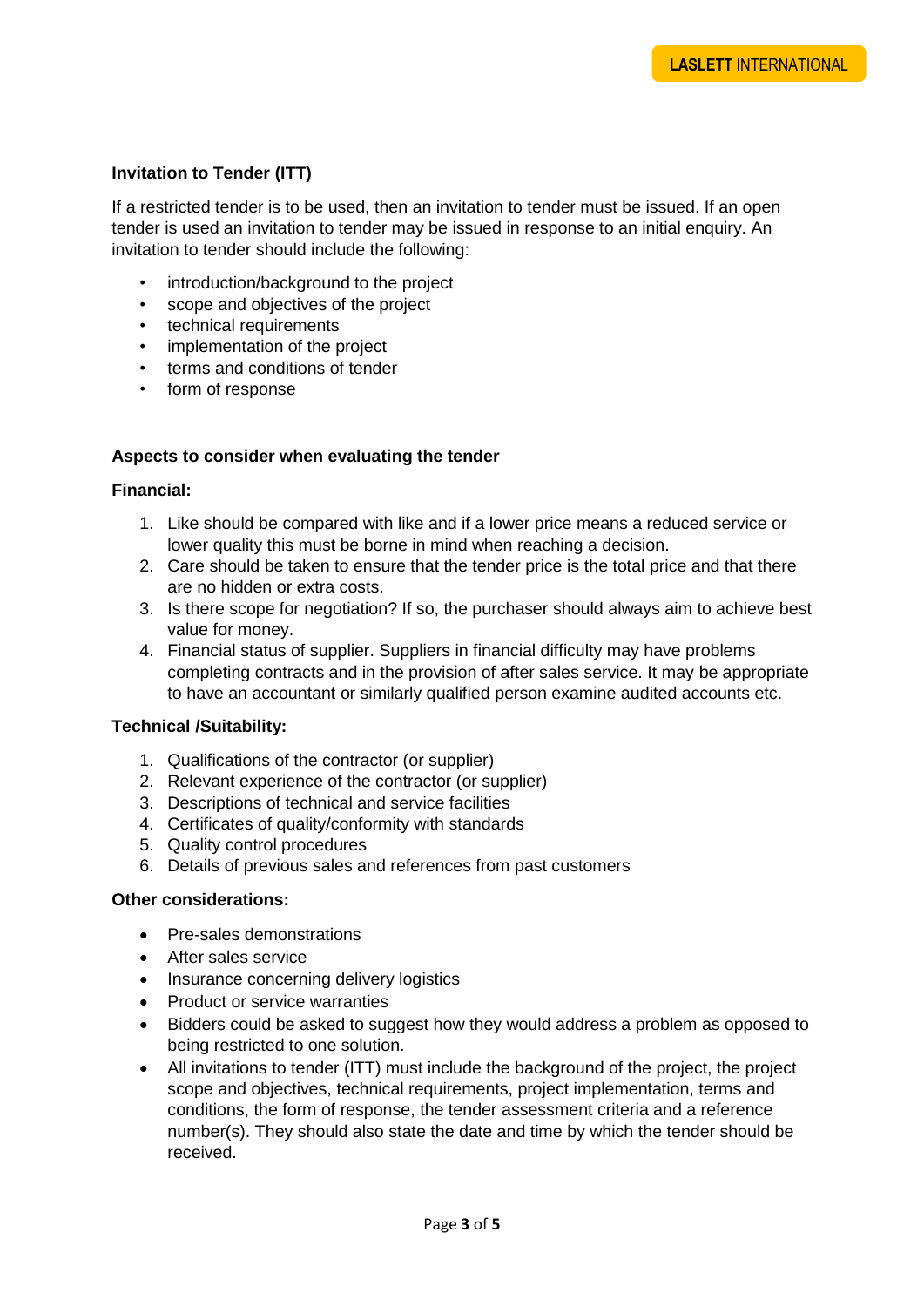- All interested tenderers must be provided with the same information and the same opportunity to visit the site(s) if a site visit is considered necessary.
- Are any specific approvals required?

#### **Tender Evaluation Procedures**

- The evaluation process should involve at least two people with no conflicts of interest in the tender.
- Those involved in making a decision must not accept gifts or hospitality from potential suppliers that could compromise or appear to compromise their independence.
- Full records should be kept of each tender evaluation and a report should be prepared for the project document management files / the project stakeholders / any project audit, these records should specifically highlight the relevant issues, risks, other considerations and the recommended decision.
- Where required by the conditions attached to a specific project estimate or budget, approval must be obtained before acceptance of a tender.

#### **Tender Acceptance and Opening Procedures**

- Tenders should be submitted in plain envelopes clearly marked "TENDER" alongside the ITT reference number. Tenders will be time and date stamped on receipt and stored in a secure place prior to opening. Tenders received after the deadline will not normally be accepted.
- All tenders submitted will be opened at the same time in the presence of two/three people, one of whom should be a senior person from the Project Finance Team and the tender details will be recorded. These details will include the names of the companies submitting tenders, the amount tendered and will be signed by the people present at the tender opening. The accepted tender should be the one that is economically most advantageous to the project.
- All tenderers should be informed of the decision.
- The reasons for accepting a particular tender must be clearly documented especially if it is decided to accept other than the lowest tender.

#### **Contracts**

- Any non-routine tenders or purchases, such as leases, are subject to a contract between the project and the supplier which is to be signed before the contracted work begins or the delivery of goods.
- The contract(s) should clearly set out (as applicable):